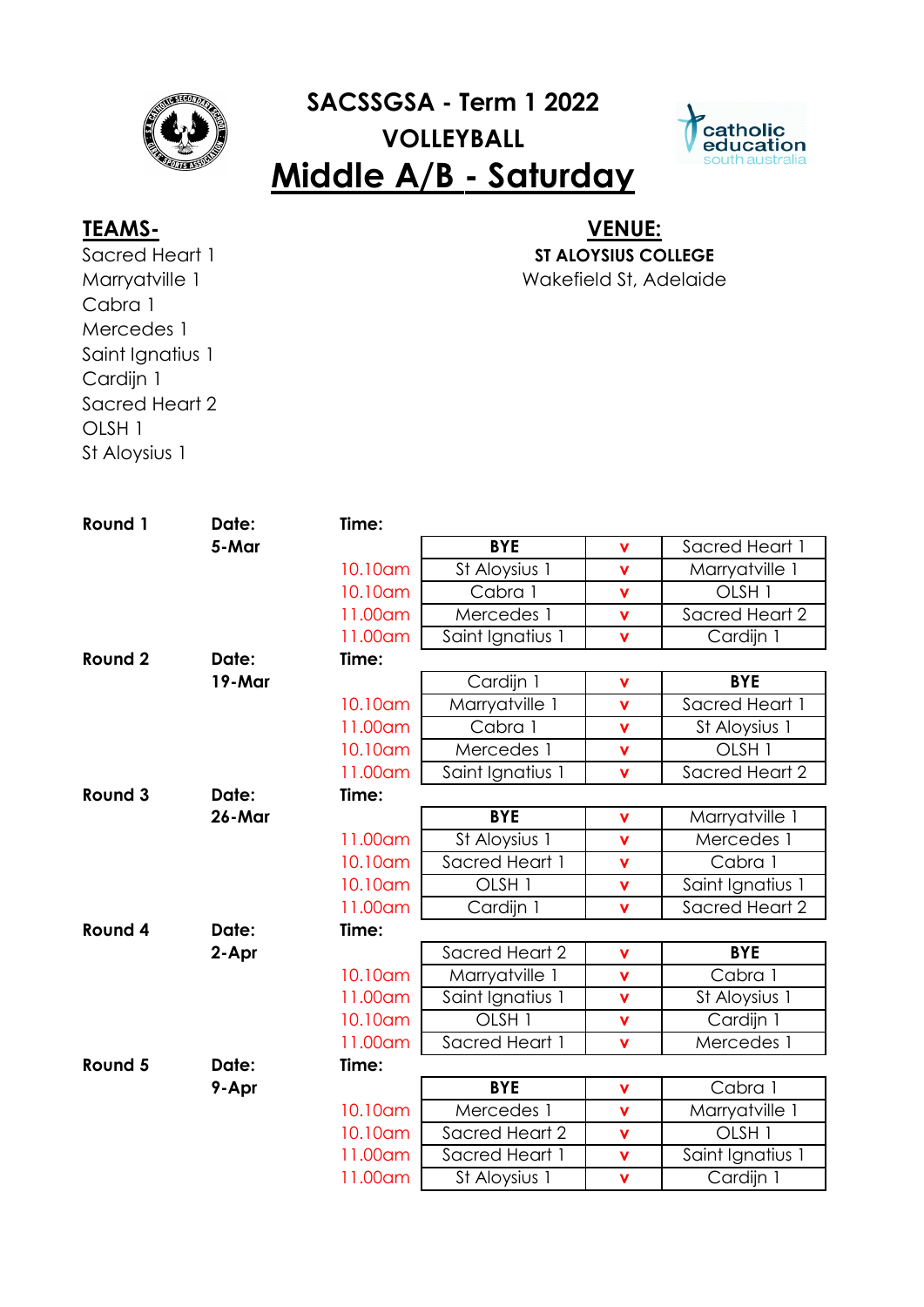

## **SACSSGSA - Term 1 2022 VOLLEYBALL Middle B2 Green - Saturday**



| <u>TEAMS-</u><br>Gleeson 1<br>Pedare 1<br>St Paul's<br>Kildare 1 |                 |         | <u>VENUE:</u><br><b>PEDARE CHRISTIAN COLLEGE</b><br>Tenison Place, Golden Grove |             |           |  |  |
|------------------------------------------------------------------|-----------------|---------|---------------------------------------------------------------------------------|-------------|-----------|--|--|
| Round 1                                                          | Date:           | Time:   |                                                                                 |             |           |  |  |
|                                                                  | 5-Mar           | 9.20am  | Gleeson 1                                                                       | v           | Kildare 1 |  |  |
|                                                                  |                 | 10.10am | Pedare 1                                                                        | v           | St Paul's |  |  |
| Round 2                                                          | Date:           | Time:   |                                                                                 |             |           |  |  |
|                                                                  | 19-Mar          | 9.20am  | Kildare 1                                                                       | v           | St Paul's |  |  |
|                                                                  |                 | 10.10am | Gleeson 1                                                                       | v           | Pedare 1  |  |  |
| Round 3                                                          |                 | Time:   |                                                                                 |             |           |  |  |
|                                                                  | Date:<br>26-Mar | 9.20am  | Pedare 1                                                                        |             | Kildare 1 |  |  |
|                                                                  |                 |         | St Paul's                                                                       | v           |           |  |  |
|                                                                  |                 | 10.10am |                                                                                 | $\mathbf v$ | Gleeson 1 |  |  |
| Round 4                                                          | Date:           | Time:   |                                                                                 |             |           |  |  |
|                                                                  | 2-Apr           | 10.10am | Kildare 1                                                                       | <b>V</b>    | Gleeson 1 |  |  |
|                                                                  |                 | 9.20am  | St Paul's                                                                       | v           | Pedare 1  |  |  |
| Round 5                                                          | Date:           | Time:   |                                                                                 |             |           |  |  |
|                                                                  | 9-Apr           | 10.10am | St Paul's                                                                       | v           | Kildare 1 |  |  |
|                                                                  |                 | 9.20am  | Pedare 1                                                                        | v           | Gleeson 1 |  |  |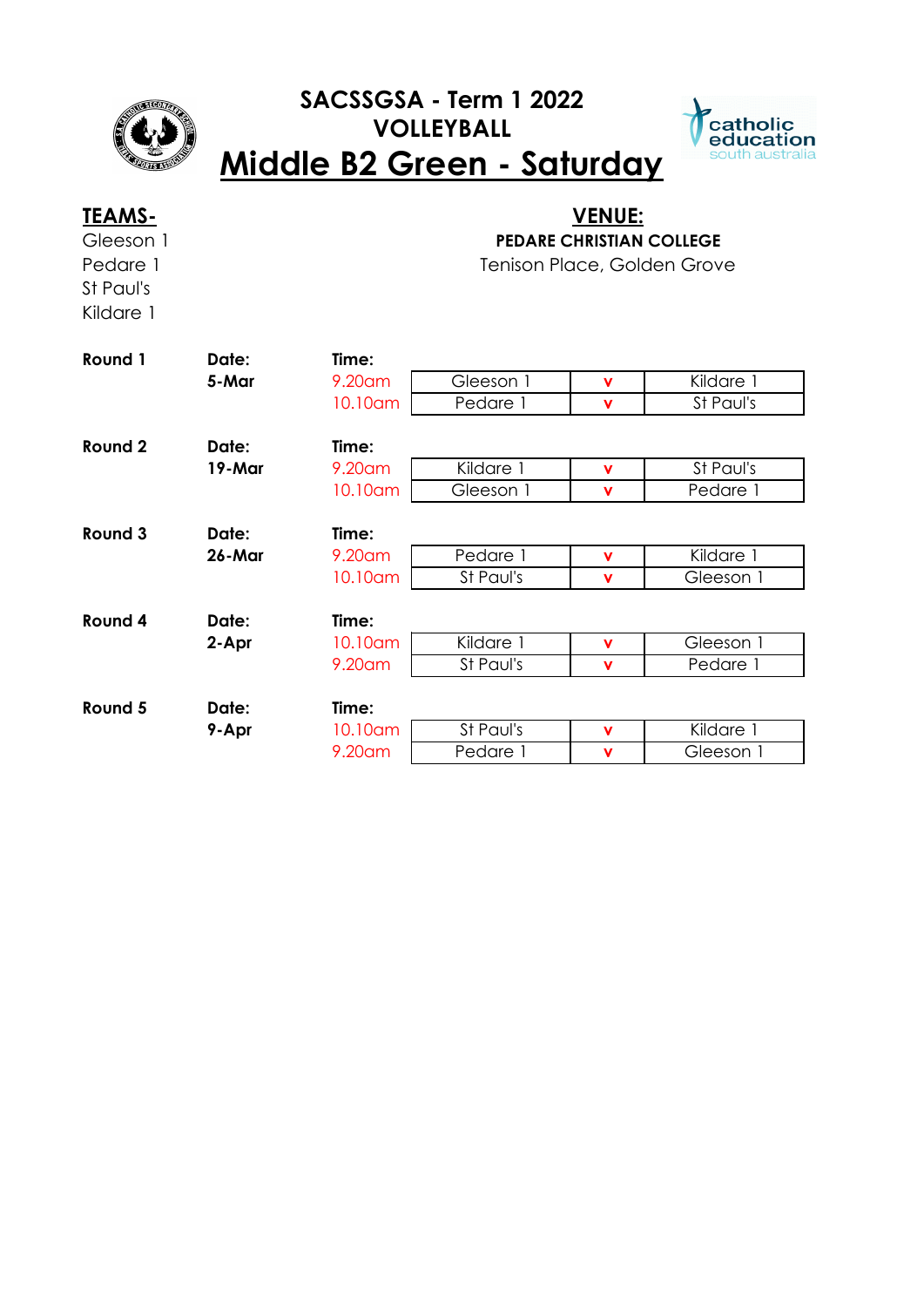

# **SACSSGSA - Term 1 2022 VOLLEYBALL Middle B2 Red - Saturday**



Loreto 1 Norwood International 1 St Aloysius 2 Mary Mackillop 2 Marryatville 2 Mary Mackillop 1 Unley 1

## 10-14 High St, Kensington **TEAMS- VENUE: MARY MACKILLOP COLLEGE**

**Round 1 Date: Time: 5-Mar** Loreto 1 **v BYE** 8.30am Unley 1 **v** Norwood International 1 8.30am St Aloysius 2 **v** Mary Mackillop 1 9.20am Mary Mackillop 2 **v** Marryatville 2 **Round 2 Date: Time: 19-Mar BYE v** Marryatville 2 8.30am Mary Mackillop 1 **v** Mary Mackillop 2 8.30am St Aloysius 2 **v** Unley 1 9.20am Norwood International 1 **v** Loreto 1 **Round 3 Date: Time: 26-Mar BYE v** Norwood International 1 9.20am Loreto 1 **v** St Aloysius 2 8.30am Mary Mackillop 2 **v** Unley 1 8.30am Marryatville 2 **v** Mary Mackillop 1 **Round 4 Date: Time: 2-Apr Mary Mackillop 1 | <b>v** | **BYE** 9.20am Loreto 1 **v** Mary Mackillop 2 8.30am Norwood International 1 **v** St Aloysius 2 8.30am | Marryatville 2 | **v** | Unley 1 **Round 5 Date: Time: 9-Apr BYE v** St Aloysius 2 8.30am Unley 1 **v** Mary Mackillop 1 9.20am Marryatville 2 **v** Loreto 1 8.30am Norwood International 1 **v** Mary Mackillop 2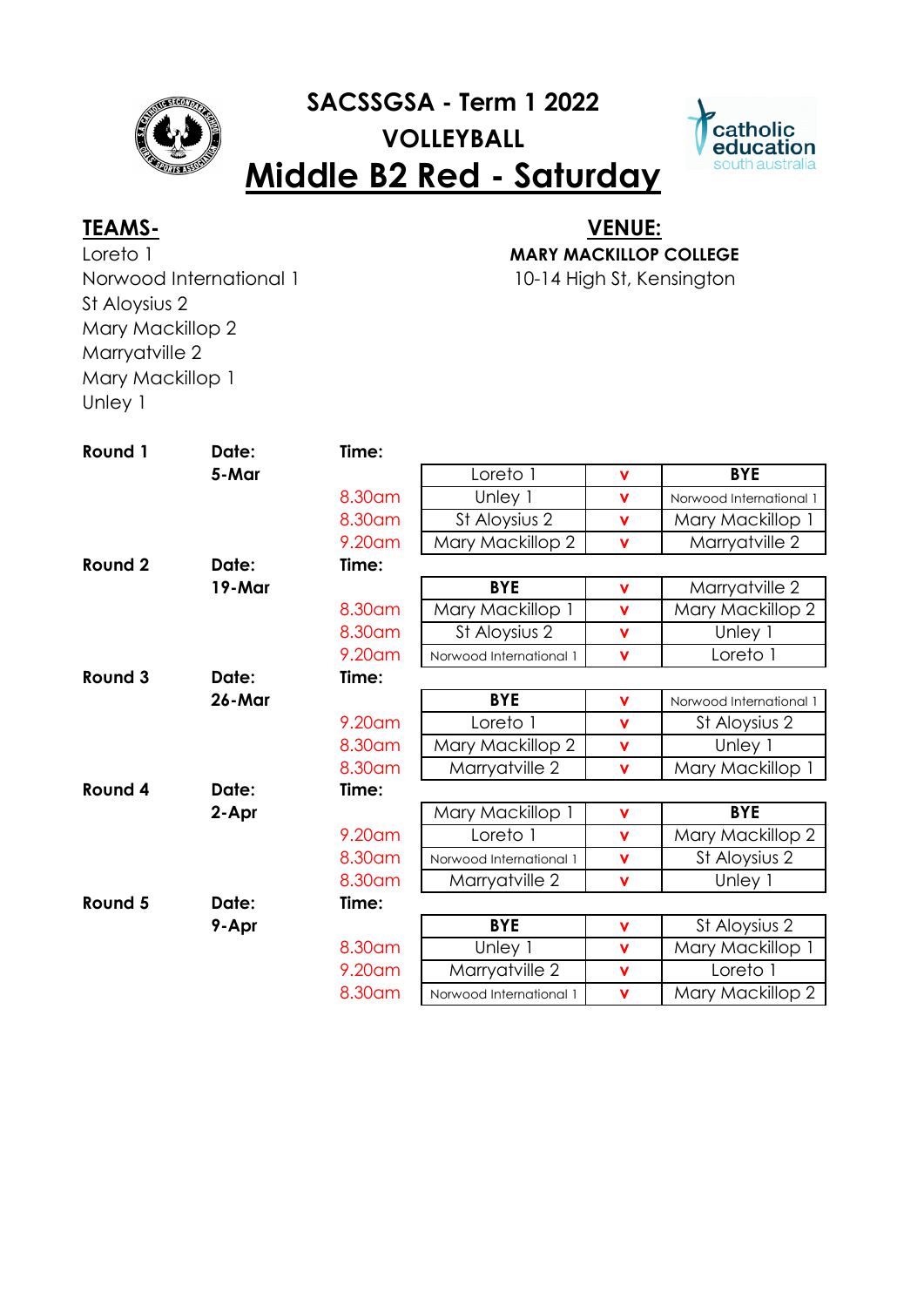

## **SACSSGSA - Term 1 2022 VOLLEYBALL Middle B2 Blue - Saturday**



## **TEAMS- VENUE:**

Cabra 2 St Aloysius 3 Mercedes 2 Sacred Heart 3 Sacred Heart 4 St Dominic's 1 Nazareth 1

**ST DOMINIC'S PRIORY COLLEGE**

139 Molesworth St, North Adelaide

| Round 1 | Date:  | Time:     |                |             |                |
|---------|--------|-----------|----------------|-------------|----------------|
|         | 5-Mar  |           | Cabra 2        | v           | <b>BYE</b>     |
|         |        | $9.20$ am | Nazareth 1     | v           | St Aloysius 3  |
|         |        | 8.30 am   | Mercedes 2     | v           | St Dominic's 1 |
|         |        | 11.00am   | Sacred Heart 3 | v           | Sacred Heart 4 |
| Round 2 | Date:  | Time:     |                |             |                |
|         | 19-Mar |           | <b>BYE</b>     | v           | Sacred Heart 4 |
|         |        | 8.30 am   | St Dominic's 1 | v           | Sacred Heart 3 |
|         |        | 11.00am   | Mercedes 2     | v           | Nazareth 1     |
|         |        | 9.20 am   | St Aloysius 3  | $\mathbf v$ | Cabra 2        |
| Round 3 | Date:  | Time:     |                |             |                |
|         | 26-Mar |           | <b>BYE</b>     | v           | St Aloysius 3  |
|         |        | 11.00am   | Cabra 2        | v           | Mercedes 2     |
|         |        | 8.30 am   | Sacred Heart 3 | v           | Nazareth 1     |
|         |        | 9.20am    | Sacred Heart 4 | v           | St Dominic's 1 |
| Round 4 | Date:  | Time:     |                |             |                |
|         | 2-Apr  |           | St Dominic's 1 | v           | <b>BYE</b>     |
|         |        | $9.20$ am | Cabra 2        | v           | Sacred Heart 3 |
|         |        | 11.00am   | St Aloysius 3  | v           | Mercedes 2     |
|         |        | 8.30 am   | Sacred Heart 4 | v           | Nazareth 1     |
| Round 5 | Date:  | Time:     |                |             |                |
|         | 9-Apr  |           | <b>BYE</b>     | v           | Mercedes 2     |
|         |        | 11.00am   | Nazareth 1     | v           | St Dominic's 1 |
|         |        | 8.30 am   | Sacred Heart 4 | v           | Cabra 2        |
|         |        | 9.20am    | St Aloysius 3  | v           | Sacred Heart 3 |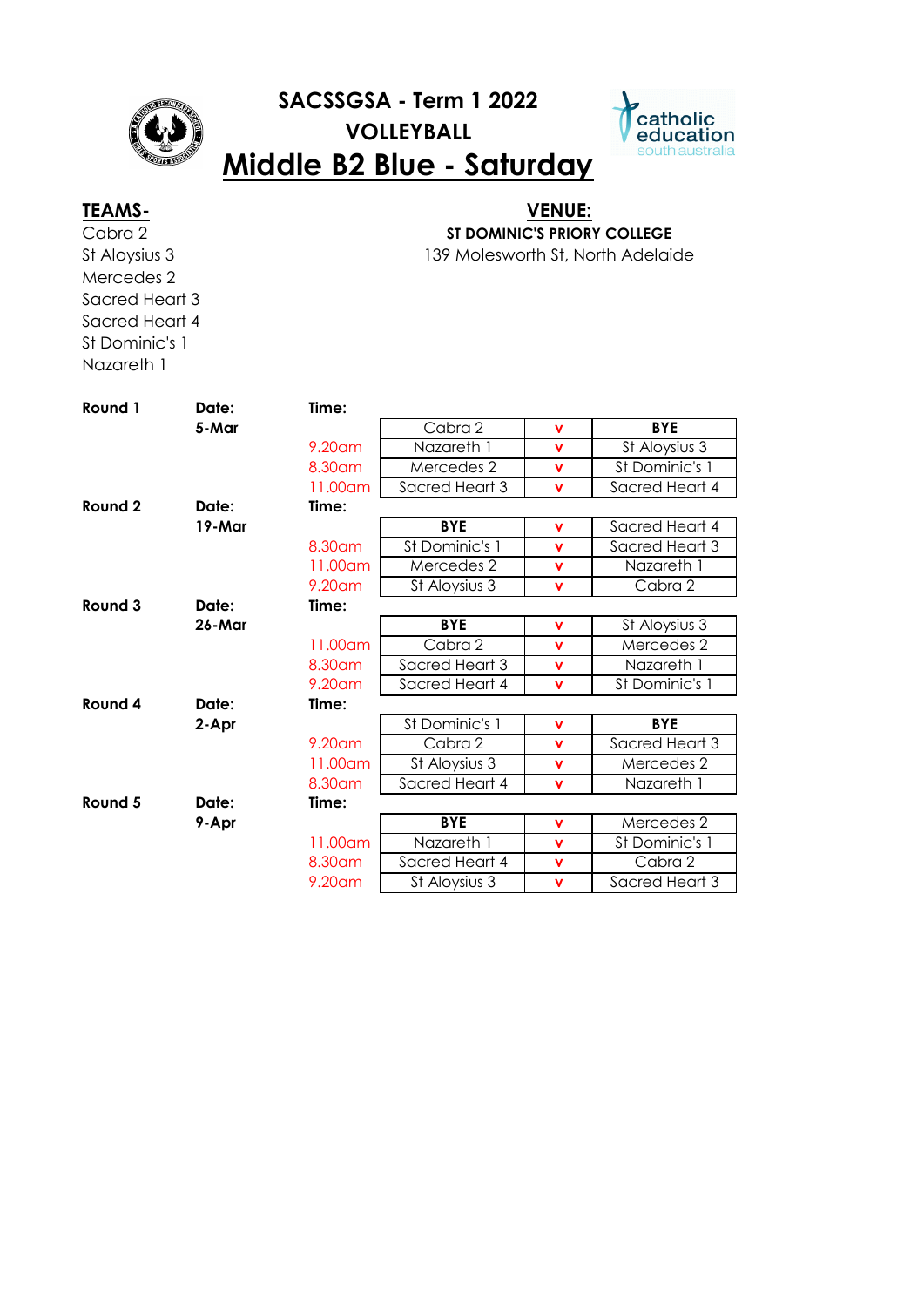

# **SACSSGSA - Term 1 2022 VOLLEYBALL**



## **Middle C1 Gold - Saturday**

Kildare 2 Pedare 2 Saint Ignatius 2 Saint Ignatius 3 Kildare 3 OLSH 2 Kildare 4 Kildare 5 Gleeson 2

### Tenison Place, Golden Grove **TEAMS- VENUE: PEDARE CHRISTIAN COLLEGE**

**Round 1 Date: Time: 5-Mar BYE v** Kildare 2 10.10am Gleeson 2 **v** Pedare 2 11.00am Saint Ignatius 2 **v** Kildare 5 10.10am Saint Ignatius 3 **v** Kildare 4 11.00am Kildare 3 **v** OLSH 2 **Round 2 Date: Time: 19-Mar** OLSH 2 **v BYE** 10.10am Pedare 2 **v** Kildare 2 11.00am Saint Ignatius 2 **v** Gleeson 2 10.10am Saint Ignatius 3 **v** Kildare 5 11.00am Kildare 3 **v** Kildare 4 **Round 3 Date: Time: 26-Mar BYE v** Pedare 2 10.10am Gleeson 2 **v** Saint Ignatius 3 11.00am Kildare 2 **v** Saint Ignatius 2 10.10am Kildare 5 **v** Kildare 3 11.00am OLSH 2 **v** Kildare 4 **Round 4 Date: Time: 2-Apr** Kildare 4 **v BYE** 10.10am Pedare 2 **v** Saint Ignatius 2 11.00am Kildare 3 **v** Gleeson 2 10.10am Kildare 5 **v** OLSH 2 11.00am Kildare 2 **v** Saint Ignatius 3 **Round 5 Date: Time: 9-Apr BYE v** Saint Ignatius 2 10.10am Saint Ignatius 3 **v** Pedare 2 11.00am Kildare 4 **v** Kildare 5 10.10am Kildare 2 **v** Kildare 3 11.00am Gleeson 2 **v** OLSH 2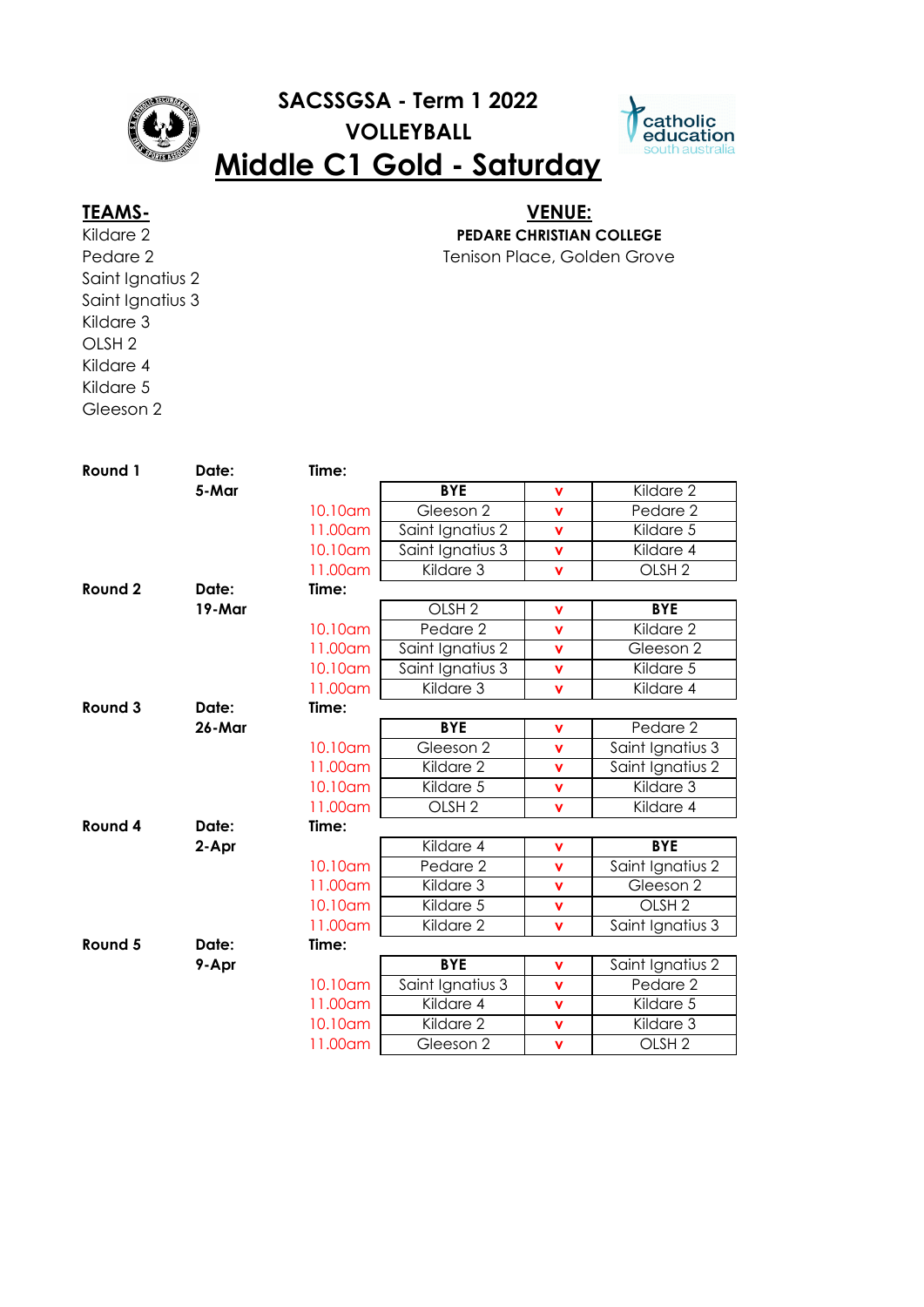

# **SACSSGSA - Term 1 2022 VOLLEYBALL Middle C1 Silver - Saturday**



Mary Mackillop 3 Marryatville 3 St Aloysius 4 Norwood International 2 Cabra 3 Loreto 2 Unley 2

## 10-14 High St, Kensington **TEAMS- VENUE: MARY MACKILLOP COLLEGE**

**Round 1 Date: Time: 5-Mar** Mary Mackillop 3 **v** BYE 10.10am Unley 2 **v** Marryatville 3 9.20am St Aloysius 4 **v** Loreto 2 10.10am | Norwood International 2 | v Cabra 3 **Round 2 Date: Time: 19-Mar BYE v** Marryatville 3 9.20am | Mary Mackillop 3 | v | St Aloysius 4 10.10am | Norwood International 2 | v | Unley 2 10.10am Cabra 3 **v** Loreto 2 **Round 3 Date: Time: 26-Mar BYE v** Cabra 3 9.20am Loreto 2 **v** Norwood International 2 10.10am St Aloysius 4 **v** Unley 2 10.10am Marryatville 3 **v** Mary Mackillop 3 **Round 4 Date: Time: 2-Apr** Loreto 2 **v BYE** 10.10am | Mary Mackillop 3 | v | Norwood International 2 9.20am Marryatville 3 **v** St Aloysius 4 10.10am Cabra 3 **v** Unley 2 **Round 5 Date: Time: 9-Apr BYE v** St Aloysius 4 10.10am Unley 2 **v** Loreto 2 9.20am Cabra 3 **v** Mary Mackillop 3 10.10am Marryatville 3 **v** Norwood International 2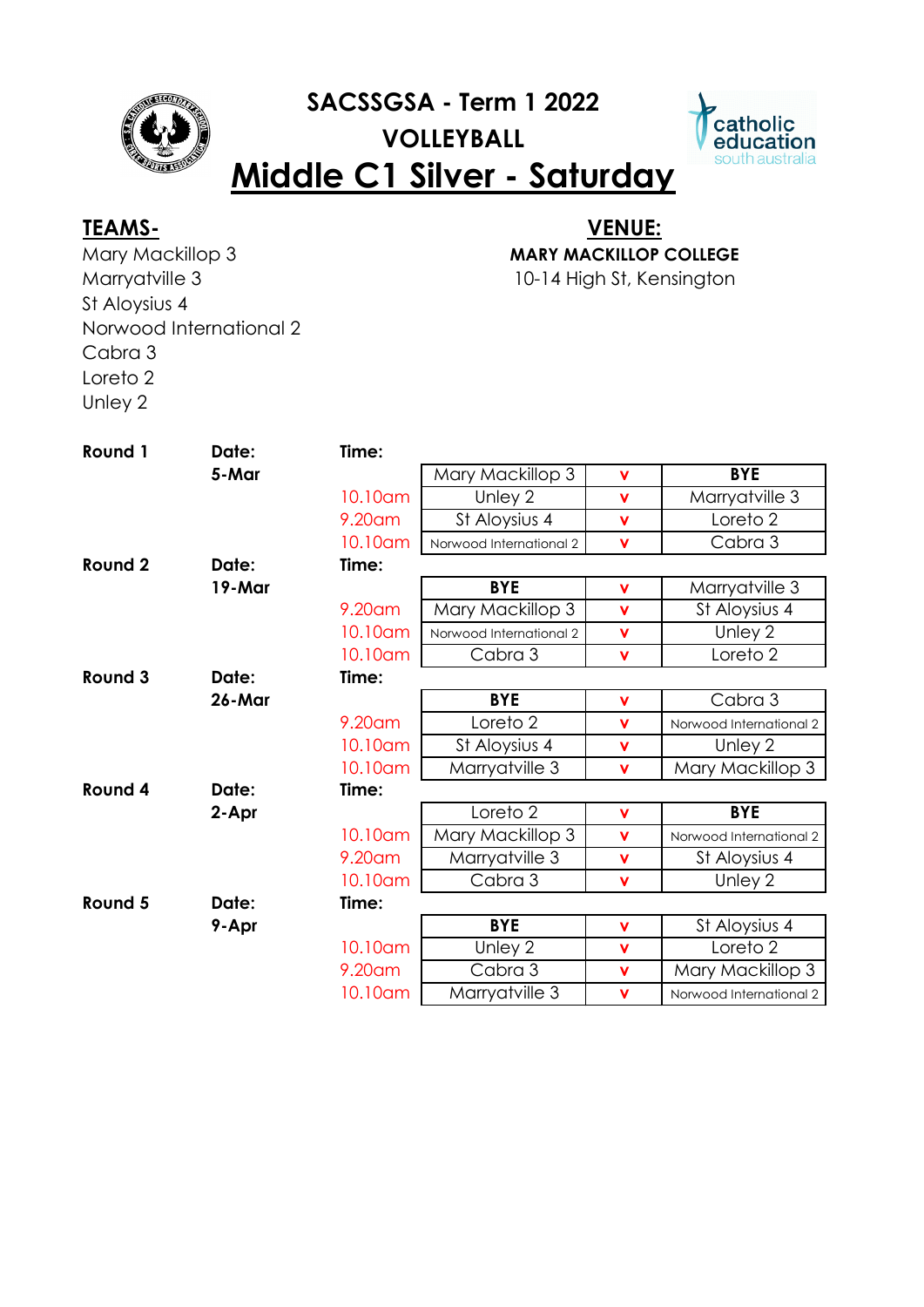## **SACSSGSA - Term 1 2022 VOLLEYBALL Middle C1 Bronze - Saturday**



St Dominic's 2 St Dominic's 3 Sacred Heart 5 Cardijn 2 St Michael's 1 St Michael's 2 St Aloysius 5

Nazareth 2

## Wakefield St, Adelaide **TEAMS- VENUE: ST ALOYSIUS COLLEGE**

| Round 1 | Date:  | Time:   |                |             |                |
|---------|--------|---------|----------------|-------------|----------------|
|         | 5-Mar  | 10.10am | St Dominic's 2 | $\mathbf v$ | Nazareth 2     |
|         |        | 11.00am | St Aloysius 5  | $\mathbf v$ | St Dominic's 3 |
|         |        | 11.00am | Sacred Heart 5 | $\mathbf v$ | St Michael's 2 |
|         |        | 10.10am | Cardijn 2      | $\mathbf v$ | St Michael's 1 |
| Round 2 | Date:  | Time:   |                |             |                |
|         | 19-Mar | 10.10am | Nazareth 2     | $\mathbf v$ | St Michael's 1 |
|         |        | 11.00am | St Michael's 2 | $\mathbf v$ | Cardijn 2      |
|         |        | 10.10am | Sacred Heart 5 | $\mathbf v$ | St Aloysius 5  |
|         |        | 11.00am | St Dominic's 3 | $\mathbf v$ | St Dominic's 2 |
| Round 3 | Date:  | Time:   |                |             |                |
|         | 26-Mar | 10.10am | Nazareth 2     | $\mathbf v$ | St Dominic's 3 |
|         |        | 10.10am | St Dominic's 2 | $\mathbf v$ | Sacred Heart 5 |
|         |        | 11.00am | Cardijn 2      | $\mathbf v$ | St Aloysius 5  |
|         |        | 11.00am | St Michael's 1 | $\mathbf v$ | St Michael's 2 |
| Round 4 | Date:  | Time:   |                |             |                |
|         | 2-Apr  | 10.10am | St Michael's 2 | $\mathbf v$ | Nazareth 2     |
|         |        | 10.10am | St Dominic's 2 | $\mathbf v$ | Cardijn 2      |
|         |        | 11.00am | St Dominic's 3 | $\mathbf v$ | Sacred Heart 5 |
|         |        | 11.00am | St Michael's 1 | $\mathbf v$ | St Aloysius 5  |
| Round 5 | Date:  | Time:   |                |             |                |
|         | 9-Apr  | 10.10am | Nazareth 2     | $\mathbf v$ | Sacred Heart 5 |
|         |        | 10.10am | St Aloysius 5  | $\mathbf v$ | St Michael's 2 |
|         |        | 11.00am | St Michael's 1 | $\mathbf v$ | St Dominic's 2 |
|         |        | 11.00am | St Dominic's 3 | $\mathbf v$ | Cardijn 2      |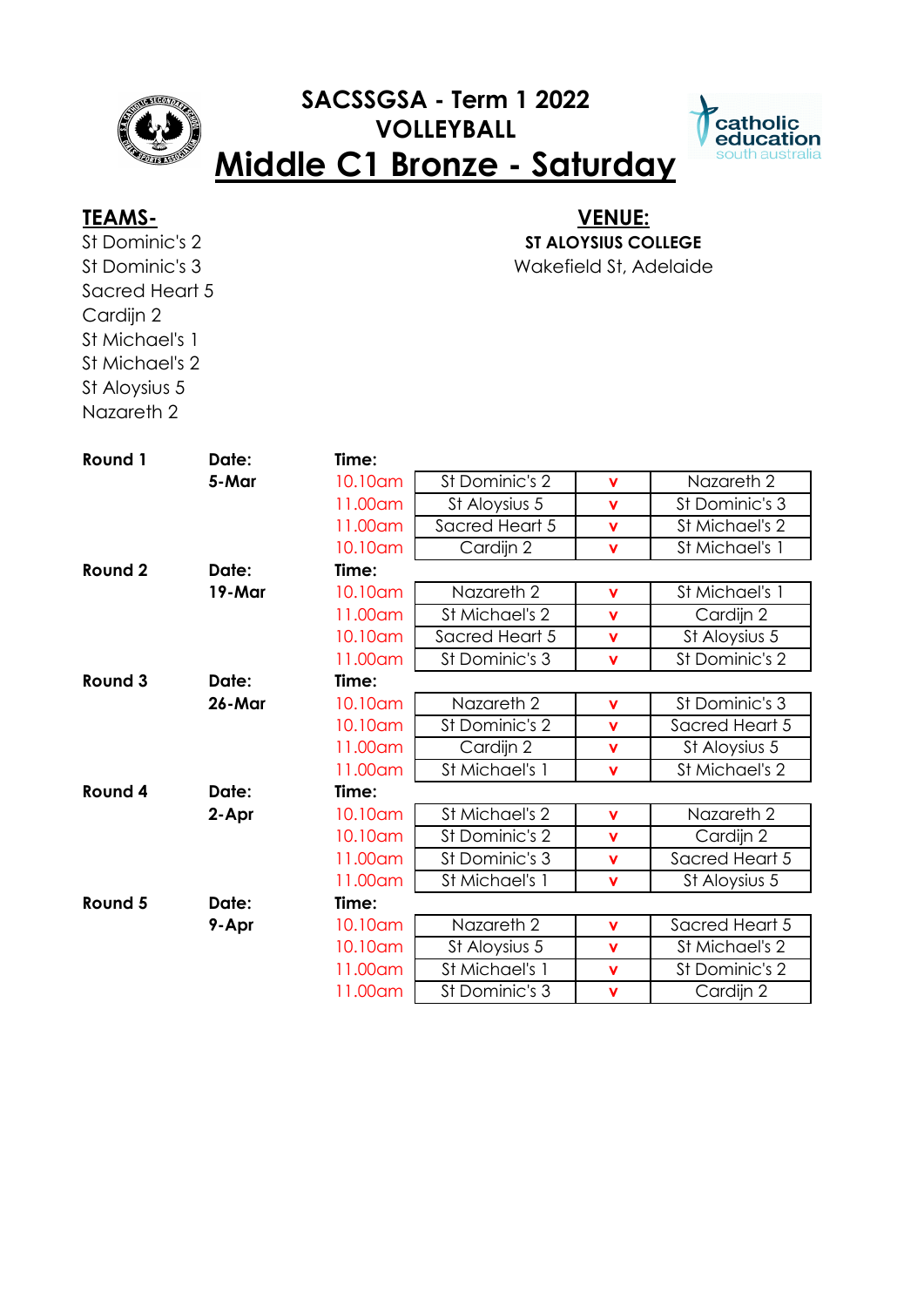

# **SACSSGSA - Term 1 2022 VOLLEYBALL**



# **Middle C2 Yellow - Saturday**

Mary Mackillop 4 Mary Mackillop 5 Marryatville 5 Saint Ignatius 4 Marryatville 4 Saint Ignatius 5

## **TEAMS- VENUE: MARY MACKILLOP COLLEGE**

10-14 High St, Kensington

| Round 1 | Date:  | Time:     |                  |             |                  |
|---------|--------|-----------|------------------|-------------|------------------|
|         | 5-Mar  | 8.30 am   | Mary Mackillop 4 | $\mathbf v$ | Saint Ignatius 5 |
|         |        | $9.20$ am | Mary Mackillop 5 | $\mathbf v$ | Marryatville 4   |
|         |        | 10.10am   | Marryatville 5   | v           | Saint Ignatius 4 |
| Round 2 | Date:  | Time:     |                  |             |                  |
|         | 19-Mar | 8.30 am   | Saint Ignatius 5 | v           | Saint Ignatius 4 |
|         |        | $9.20$ am | Marryatville 4   | $\mathbf v$ | Marryatville 5   |
|         |        | 10.10am   | Mary Mackillop 5 | v           | Mary Mackillop 4 |
| Round 3 | Date:  | Time:     |                  |             |                  |
|         | 26-Mar | 8.30 am   | Mary Mackillop 5 | v           | Saint Ignatius 5 |
|         |        | $9.20$ am | Mary Mackillop 4 | $\mathbf v$ | Marryatville 5   |
|         |        | 10.10am   | Saint Ignatius 4 | v           | Marryatville 4   |
| Round 4 | Date:  | Time:     |                  |             |                  |
|         | 2-Apr  | 8.30 am   | Saint Ignatius 5 | $\mathbf v$ | Marryatville 4   |
|         |        | 9.20 am   | Mary Mackillop 4 | $\mathbf v$ | Saint Ignatius 4 |
|         |        | 10.10am   | Marryatville 5   | v           | Mary Mackillop 5 |
| Round 5 | Date:  | Time:     |                  |             |                  |
|         | 9-Apr  | 8.30 am   | Marryatville 5   | v           | Saint Ignatius 5 |
|         |        | $9.20$ am | Saint Ignatius 4 | $\mathbf v$ | Mary Mackillop 5 |
|         |        | 10.10am   | Marryatville 4   | $\mathbf v$ | Mary Mackillop 4 |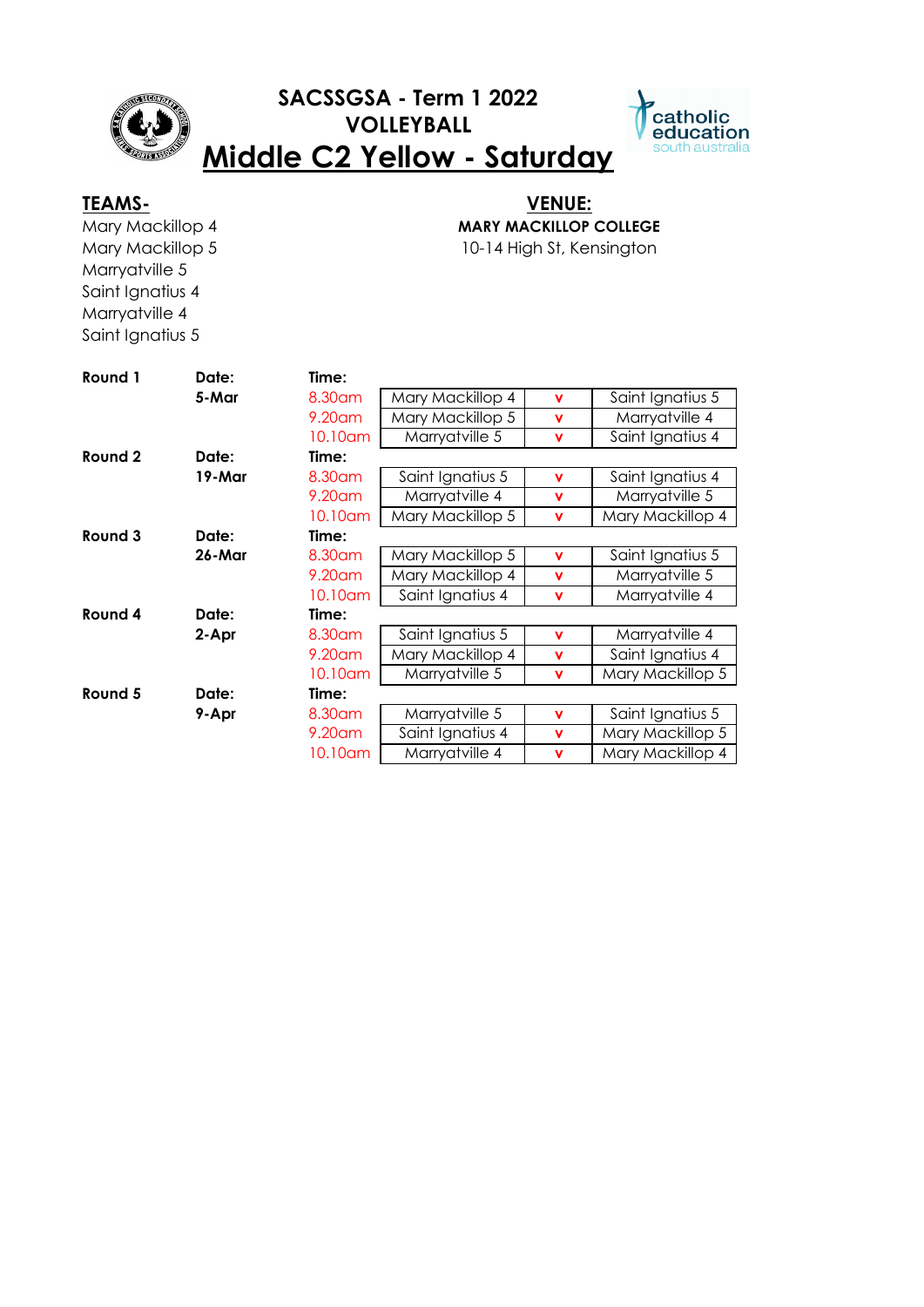

## **SACSSGSA - Term 1 2022 VOLLEYBALL Middle C2 Orange - Saturday**



St Dominic's 4 St Michael's 3 St Michael's 4 Nazareth 3 Sacred Heart 6

### 139 Molesworth St, North Adelaide **TEAMS- VENUE: ST DOMINIC'S PRIORY COLLEGE**

| Round 1 | Date:  | Time:   |                |             |                |
|---------|--------|---------|----------------|-------------|----------------|
|         | 5-Mar  |         | St Dominic's 4 | $\mathbf v$ | <b>BYE</b>     |
|         |        | 11.00am | St Michael's 3 | v           | Sacred Heart 6 |
|         |        | 10.10am | St Michael's 4 | $\mathbf v$ | Nazareth 3     |
| Round 2 | Date:  | Time:   |                |             |                |
|         | 19-Mar |         | <b>BYE</b>     | $\mathbf v$ | Nazareth 3     |
|         |        | 11.00am | Sacred Heart 6 | $\mathbf v$ | St Michael's 4 |
|         |        | 10.10am | St Michael's 3 | $\mathbf v$ | St Dominic's 4 |
| Round 3 | Date:  | Time:   |                |             |                |
|         | 26-Mar |         | St Michael's 3 | $\mathbf v$ | <b>BYE</b>     |
|         |        | 11.00am | St Dominic's 4 | v           | St Michael's 4 |
|         |        | 10.10am | Nazareth 3     | $\mathbf v$ | Sacred Heart 6 |
| Round 4 | Date:  | Time:   |                |             |                |
|         | 2-Apr  |         | <b>BYE</b>     | $\mathbf v$ | Sacred Heart 6 |
|         |        | 10.10am | St Dominic's 4 | $\mathbf v$ | Nazareth 3     |
|         |        | 11.00am | St Michael's 4 | $\mathbf v$ | St Michael's 3 |
| Round 5 | Date:  | Time:   |                |             |                |
|         | 9-Apr  |         | St Michael's 4 | v           | <b>BYE</b>     |
|         |        | 10.10am | Nazareth 3     | v           | St Michael's 3 |
|         |        | 11.00am | Sacred Heart 6 | $\mathbf v$ | St Dominic's 4 |